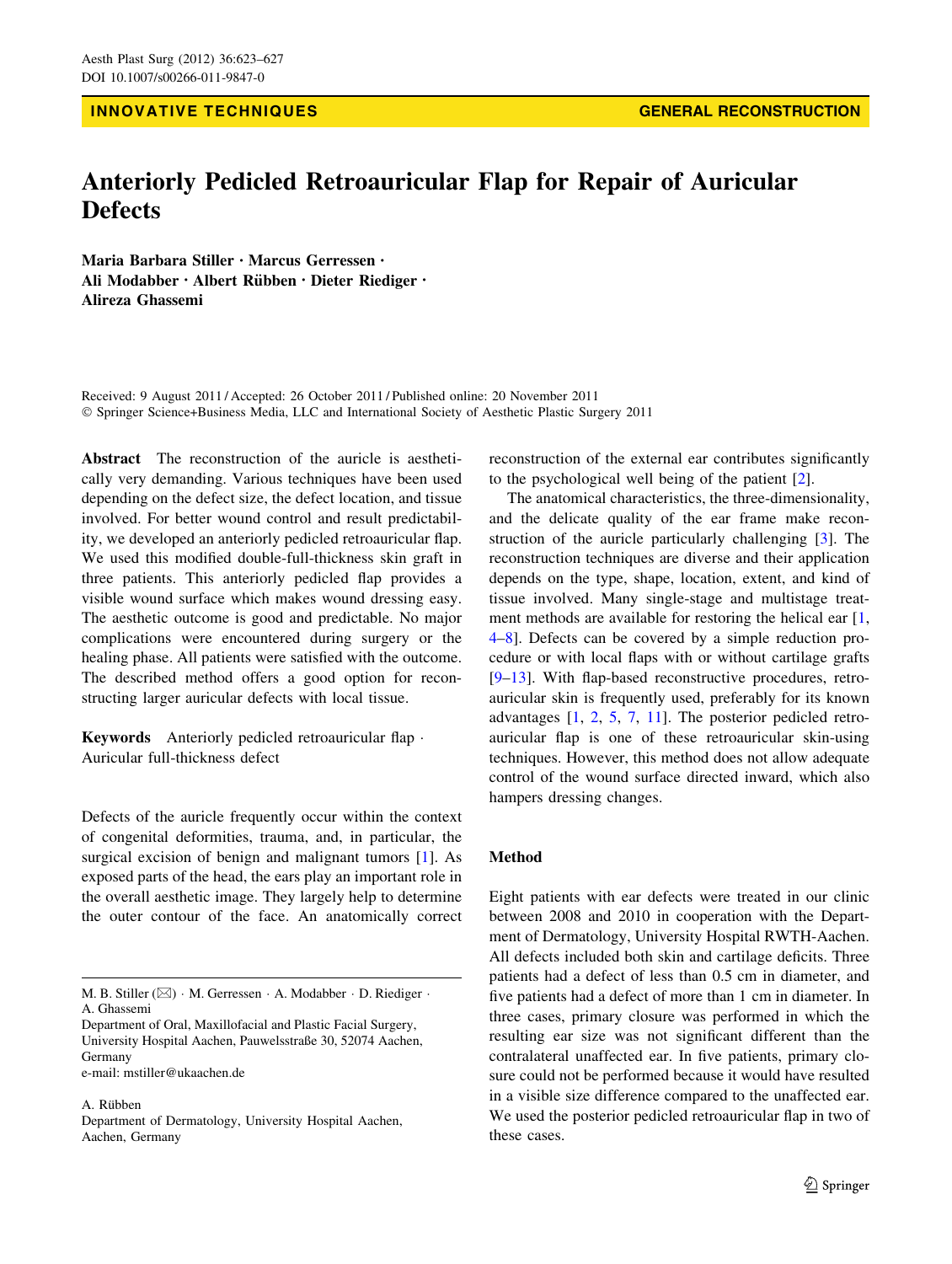For the remaining three patients we developed the socalled ''anteriorly pedicled retroauricular flap.'' The operating procedure is as follows: Corresponding to the existing defect, a defined area of the retroauricular skin is marked and an incision is made in the dorsal part (Figs. 1, 2, 3).



measuring  $3.2 \times 2.4$  cm following the excision of a malignant melanoma

The dorsally located tip of the flap is adapted to the posteriorly located tip of the defect (Fig. 4). Thus, the skin side faces the head. The defect of the flap donor site should be closed without tension after mobilization of the local tissue (Fig. 5). After covering the wound surface with a polyurethane foam sponge, a compression-free dressing is applied. After 3 weeks, incision and adjustment of the anterior part of the flap take place in order to cover the front-side defect (Fig. [6](#page-2-0)). To shape the ear frame, a corresponding piece of cartilage is removed from the concha of the contralateral ear and fixed with sutures (Fig. [7](#page-2-0)), followed by exact adaptation of the soft tissue margins (Fig. [8\)](#page-2-0). After moving the edges of the wound, the donorsite defect should again be closed primarily.

# Result

In all three cases in which this new technique was used, Fig. 1 Fan-shaped defect in the upper third of the left ear helix there was no need for the patient to return to our clinic for



Fig. 2 Marked area of the flap to be lifted



Fig. 4 Flap after transposition into the defect area



Fig. 3 Anterior pedicled skin flap after preparation for the first stage of reconstruction



Fig. 5 Tip of the flap adapted to the medial section of the defect (rotated from dorsal to anterior position)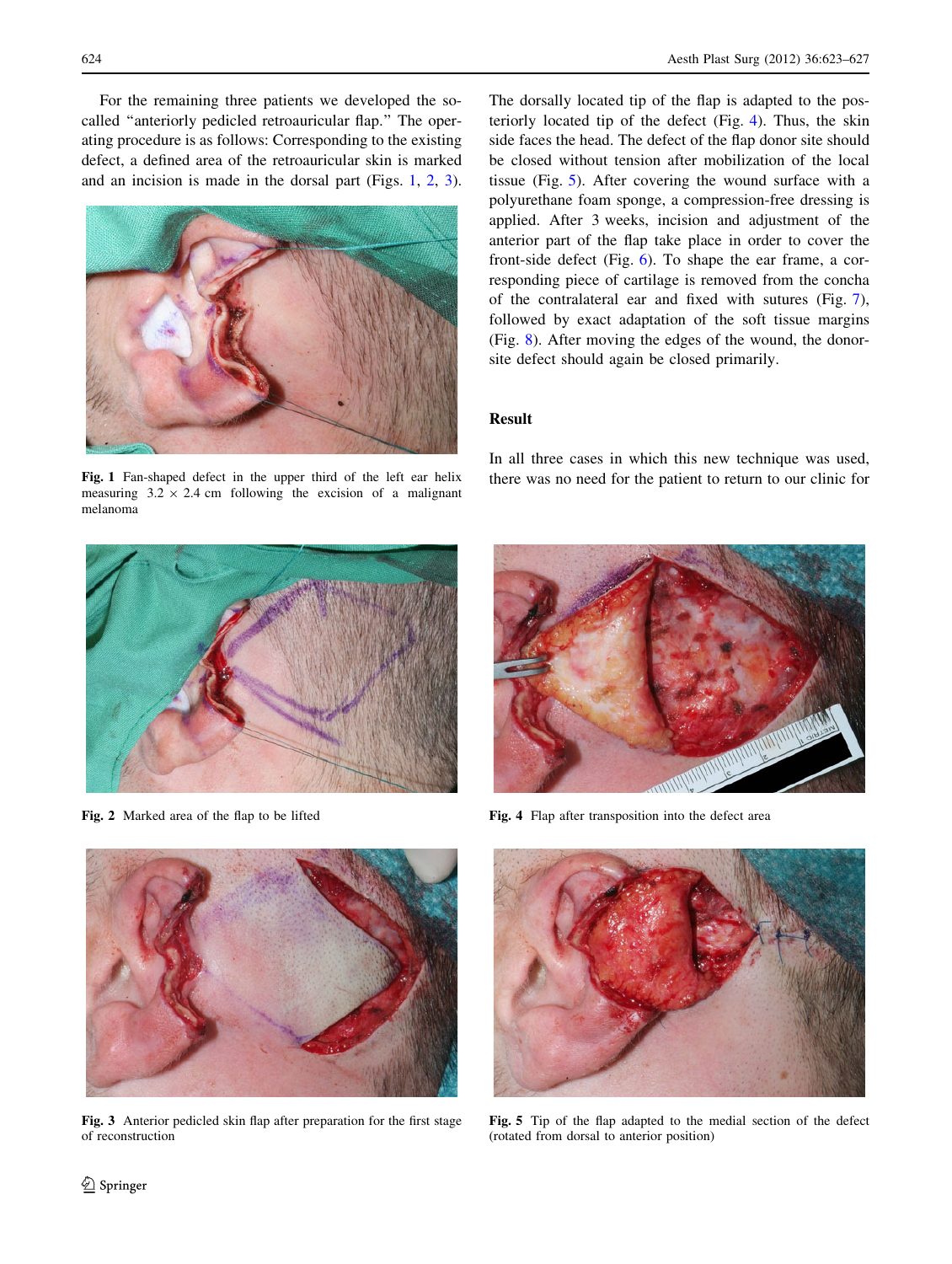<span id="page-2-0"></span>

Fig. 6 Transection of the flap pedicle and transposition of the anterior part of the flap in the second step of reconstruction



Fig. 7 Cartilage graft from the contralateral concha for constructing a hard tissue frame



Fig. 8 Flap folded down and fixed anteriorly

postoperative follow-up. The wound dressing and healing control could be done by a local physician.

The wounds were already healed 3 weeks after the final flap transposition (Fig. 9). The scar of the donor site is in



Fig. 9 Treatment outcome 3 months postoperatively

the hair-covered area and is barely visible after fading. The shape and outline of the ear correspond to those of the contralateral side. The thickness and color of the transplanted skin fit well into the overall picture. If desired, further adjustment and thinning of the flap can be con-ducted in the course of treatment as well as epilation [[5,](#page-3-0) [14](#page-4-0)].

In all three cases no major complications were encountered during surgery or the healing phase. There were no postoperative complications such as wound infection, hematoma, or significant pain. The flap survival rate was 100%. All patients were very satisfied with the aesthetic outcome.

#### **Discussion**

Malignancy and trauma can cause defects of the external ear. Although mostly aesthetic, the consequences of these defects can be mental stress and a decrease of self-confidence. To avoid these problems, adequate reconstruction of the ear is necessary. Subtotal defects can be replaced by local or free flaps. Among flap-based techniques, retroauricular flaps are used most often. However, the often used posteriorly pedicled retroauricular flap is not the best choice with respect to wound control and dressing as the wound area cannot be seen easily.

Because of this we developed the anteriorly pedicled retroauricular flap to close full-thickness auricle defects. This technique is appropriate for reconstructing large auricular defects that cannot be closed primarily without causing aesthetically unfavorable deformities. In contrast to the techniques previously mentioned in literature, the postauricular flap is pedicled anteriorly in the first stage of the operation, and it is then displaced in an anterior direction and separated from the base in a second stage.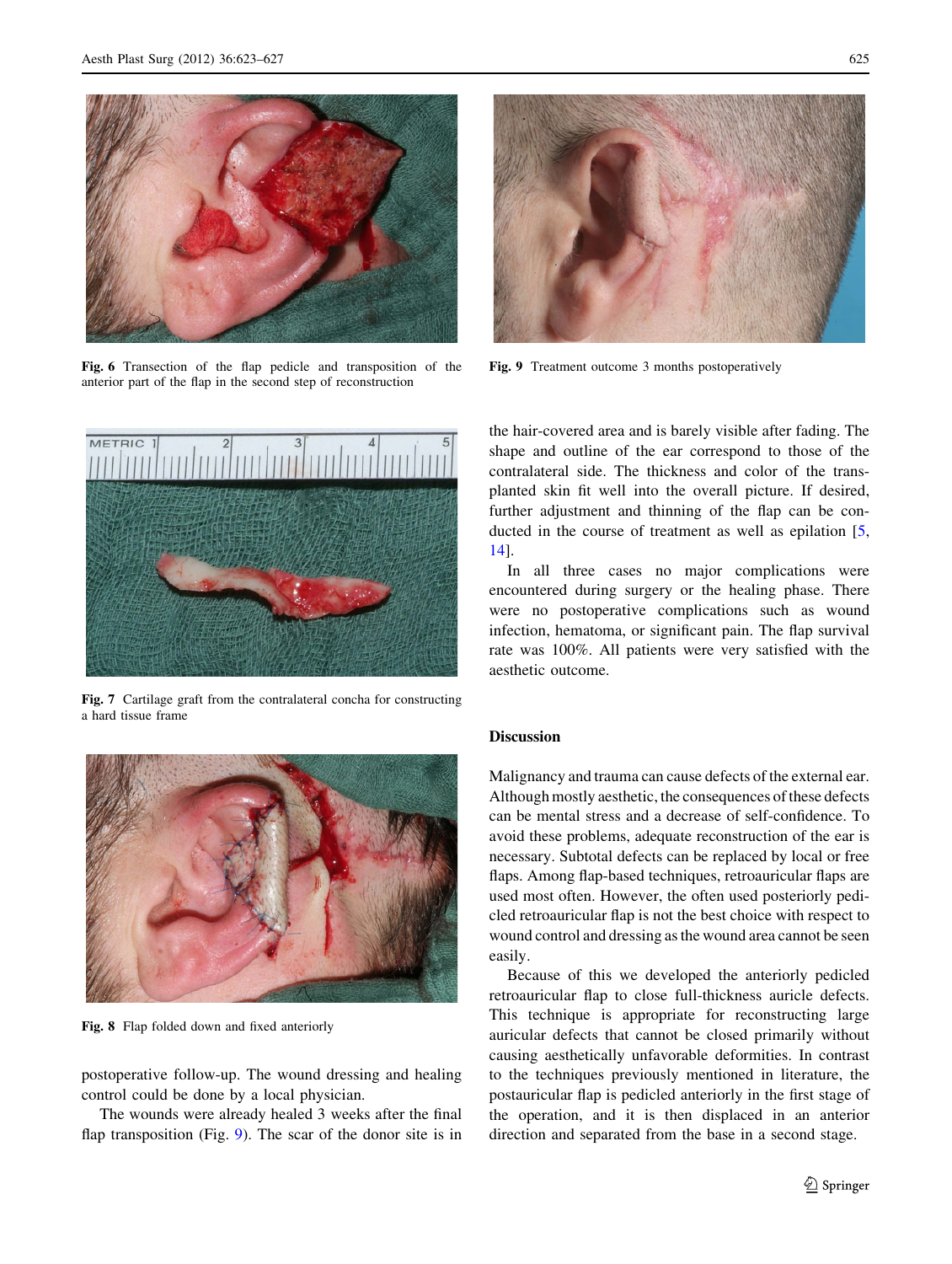<span id="page-3-0"></span>As a result of this technique, the position, shape, and size of the external ear are affected as little as possible, which is necessary for a cosmetically appealing outcome. However, there are some visible color and surface differences, as with all retroauricular flaps [11]. Apart from this, the retroauricular skin of the head is much thicker than the skin of the ear, which is why the three-dimensional tissue structure is changed. Nevertheless, this problem can be easily solved by thinning of the flap [5].

As with other plastic surgery techniques involving postauricular flaps, the secondary defects are in the not directly visible area which can be concealed by hair. However, by mobilization of the local tissue, the donor-site defects can be closed primarily in most cases [7].

A notable advantage of the retroauricular anterior pedicled flap is that after the first step of the operation, the base of the flap has a width-to-length ratio of not less than 1:3, thus ensuring a good blood supply to the graft. Moreover, excellent control of the wound surface is possible during the healing phase. In the second step of the operation, the final vertical expansion can be designed and adjusted as required.

The well-known problem of hair growth in the area of the transplanted tissue can be avoided by the method presented here if the transplanted tissue that is in the visible area is lifted directly from the area behind the ear [5]. Weerda and Münker  $[7]$  solved this problem with the development of the transposition rotary flap. However, this flap has the disadvantage in that the base of the flap cannot be determined freely and there is no possibility of directly controlling the raw wounded skin. Finally, in order to avoid unfavorable hairiness of the graft, a possibly large part of the hair-free skin should be included in the flap design. Thus, it might be necessary to align the longitudinal axis of the flap in a more caudal direction (Fig. 10). Otherwise,



Fig. 10 With caudal rotation of the longitudinal axis of the flap, the hairless flap area becomes larger

any remaining hair can be eliminated by the use of appropriate epilation techniques, e.g., laser [5, [14\]](#page-4-0).

Reductive surgery can still be performed in many cases. This one-stage reconstruction is recommended for defects following wedge or rear excision, with a diameter of up to 1 cm, and also in cases of patient multimorbidity [11, [15](#page-4-0)].

## Conclusion

The retroauricular anterior-pedicled flap offers a good alternative for reconstructing medium to large full-thickness defects of the auricle. In contrast to posterior pedicled flaps, the wound surface can be easily controlled and dressing can be performed by a local physician. Although some differences in color and thickness will be unavoidable, an aesthetically satisfying result can be obtained. Similar to the previously described methods, reconstruction of the ear scaffold is possible by means of a supporting costal cartilage framework or cartilage from the contralateral ear [1, 5, 7]. In case of unpleasant hairiness, one can make use of the known methods of epilation.

Disclosure The authors do not have any financial interests or commercial associations to disclose.

#### References

- 1. Kaminsky A (1997) Repair of the partial loss of the helix. Aesthetic Plast Surg 21:427–429
- 2. Hyckel P, Robotta C, Schumann D (1999) Partial loss of the auricle: multiphase reconstruction and complete preservation of the helix. Mund Kiefer Gesichtschir 3:131–133
- 3. Park C, Lee C, Shin K (1995) An improvement burying method for salvaging amputated auricular cartilage. Plast Reconstr Surg 96:207–210
- 4. Brent B (1983) An improved one-stage total ear reconstruction procedure. Plast Reconstr Surg 71:623–624
- 5. Butler C (2002) Extended retroauricular advancement flap reconstuction of a full-thickness auricular defect including posteromedial and retroauricular skin. Ann Plast Surg 49(3):317–321
- 6. Johnson T (1997) The staged retroauricular to auricular direct pedicle (interpolation) flap for helical ear reconstruction. J Am Acad Dermatol 37(6):975–978
- 7. Weerda H, Münker G (1981) The "transposition-rotation flap" in the one stage reconstruction of auricle defects (author's transl). Laryngol Rhinol Otol (Stuttg) 60:312–317
- 8. Yoshimura K, Nakatsuka T, Ichioka S, Kaji N, Harii K (1998) One-stage reconstruction of an upper part defect of the auricle. Aesthetic Plast Surg 22:352–355
- 9. Haug M, Schoeller G, Wechselberger, Otto A, Piza-Katzer H (2001) Ohrmuschelverletzungen - Klassifizierung und Therapiekonzept. Unfallchirurg 104:1068–1075
- 10. Park C (2000) The tumbling concha-cartilage flap for correction of lop ear. Plast Reconstr Surg 106(2):259–265
- 11. Pham T, Early S, Park S (2003) Surgery of the auricle. Facial Plast Surg 19(1):53–73